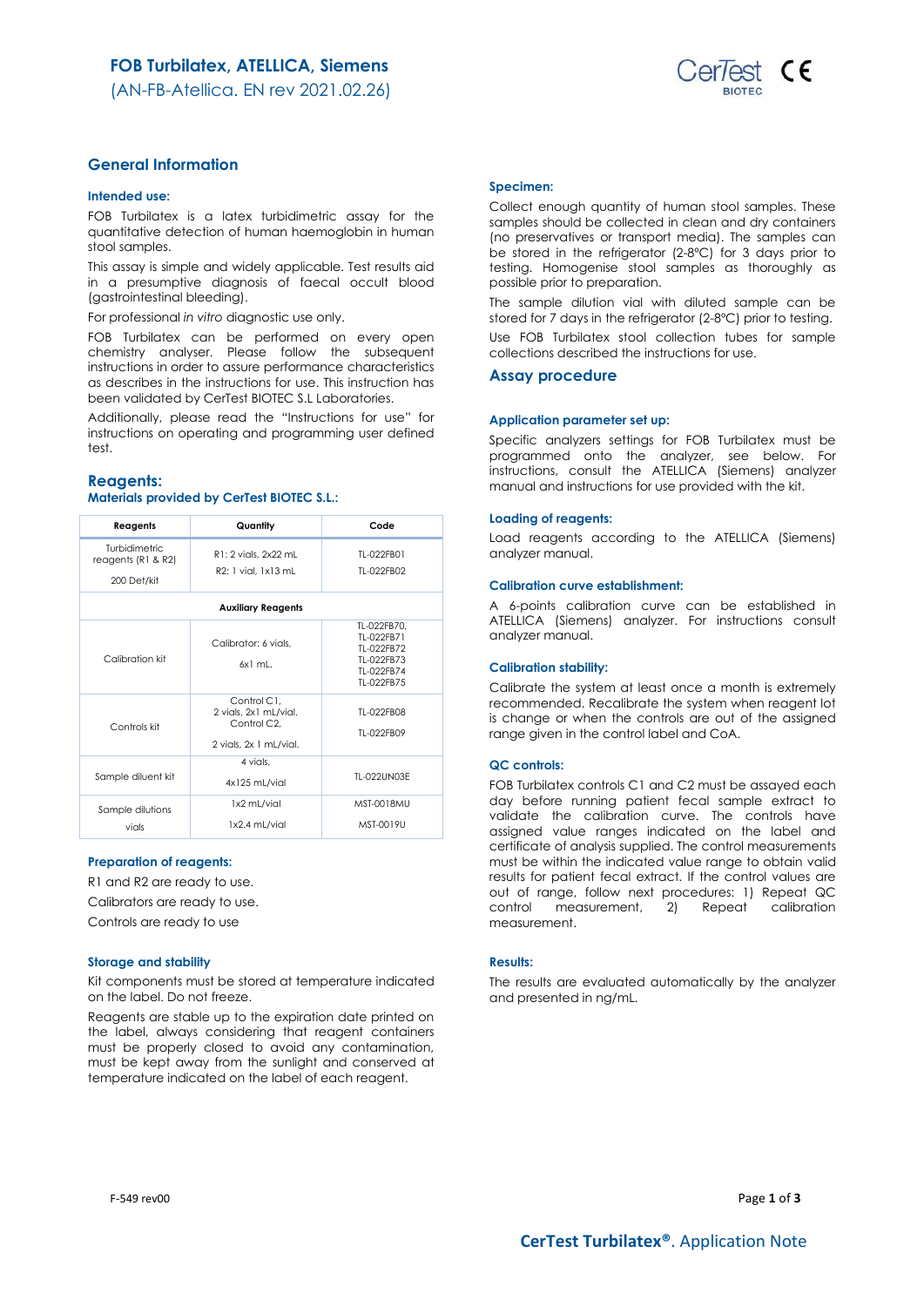# **FOB Turbilatex, ATELLICA, Siemens**

(AN-FB-Atellica. EN rev 2021.02.26)



# **Performance characteristics**

The following results have been obtained during the validation of FOB Turbilatex on the ATELLICA (Siemens) analyzer.

### **Linearity:**

FOB Turbilatex on ATELLICA (Siemens) instrument using calibrator kit is linear in the calibration range of 0-1000 ng/mL.



### **Measuring range:**

FOB Turbilatex assay measuring range is 10-1000 ng/mL on the ATELLICA (Siemens) analyser. Samples higher concentrated than 1000 ng/mL must be diluted for proper quantification by the user, using additional sample buffer.

### **Prozone effect**

Using the reported parameters, no hook effect was observed up to 10 µg/mL. Samples with Haemoglobin concentration of 10 µg/mL give a typical positive result >1000 ng/mL.

### **Detection limit**

**Limit of detection (LOD): 8 ng/mL (\*).** The lower limit of detection of FOB Turbilatex was determined on 20 samples and 2 sample replicates as the mean value + 2·SD.

**Limit of quantification (LOQ): 10 ng/mL (\*).** The lower limit of quantification is defined as the lowest actual amount of analysis that can be reliably detected; imprecision is < 20% as CV% on the ATELLICA (Siemens) instrument.

*(\*) Data obtained by the analyser Biolis 24i (Tokyo Boeki)*

#### **Precision**

FOB Turbilatex was tested with three different controls levels.

|                  | Low             | Medium           | High             |
|------------------|-----------------|------------------|------------------|
|                  | $(50 \nmid mL)$ | $(100 \nmid mL)$ | $(500 \nmid mL)$ |
| N                | 20              | 20               | 20               |
| Mean $(\mu g/g)$ | 48.5            | 103.4            | 495.3            |
| SD(µg/g)         | 4.3             | 6.8              | 10.7             |
| CV (%)           | 8.8             | 6.6              | 2.2              |

# **Method comparison**

Results obtained with FOB Turbilatex on the ATELLICA (Siemens) instrument were compared with those obtained with EIKEN FOB Latex.

|                                        | Sensitivity | Specificity |
|----------------------------------------|-------------|-------------|
| <b>FOB Turbilatex vs FOB</b><br>Latex® | 96%         | $>99\%$     |

# **Shipping damage**

Please notify your distributor, it this product was received damaged.

# **Symbols key**

| <b>IVD</b> | For in vitro diagnostic use only     |            | Keep dry               |
|------------|--------------------------------------|------------|------------------------|
|            | Consult instructions for use         |            | Temperature limitation |
| <b>REF</b> | Catalogue number                     | <b>LOT</b> | Lot number             |
|            | Use by                               |            | Manufacturer           |
| Σ<br>n     | Contains sufficient for <n> test</n> | DIL        | Sample diluent         |
|            | Keep out of the sunlight             |            |                        |

# **Manufacturer**

### **CERTEST BIOTEC**

Pol. Industrial Río Gállego II,Calle J, Nº 1, 50840, San Mateo de Gállego, Zaragoza (SPAIN) www.certest.es

# **NOTES**

Please refer to the instructions for use for the detailed information about the test on the following:

**Synthesis; Principle; Precautions; Reagents; Specimen collection; Interpretation of results.**